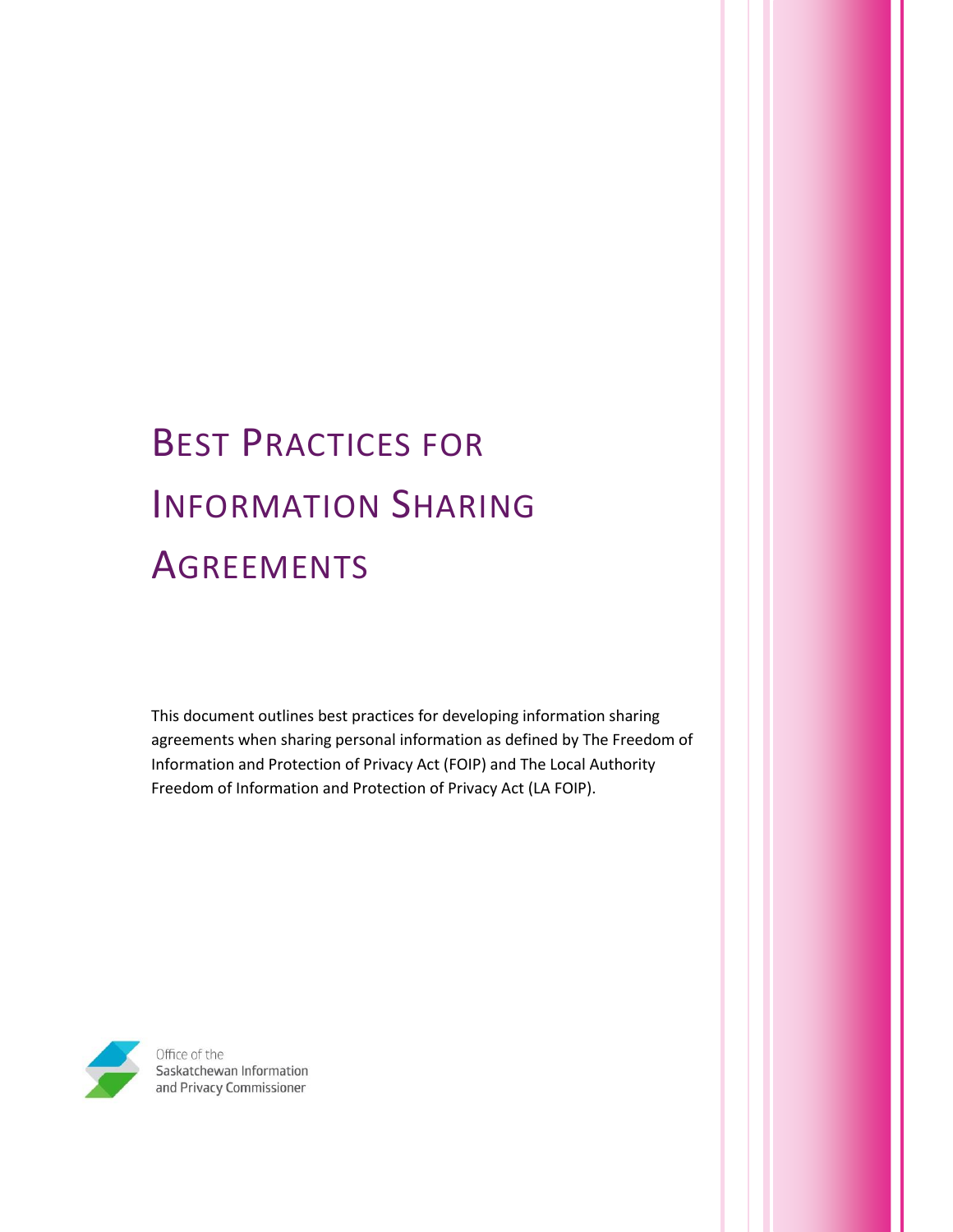## Best Practices for Information Sharing Agreements

## WHAT IS INFORMATION SHARING?

The Government of Alberta issued a resource titled, *Guide for Developing Personal Information Sharing Agreements*. The Guide defines information sharing as follows:

"**Information sharing**" means the exchanging, collecting, using or disclosing of personal information by one public body or other organization with another public body or other organization for certain purposes. The sharing may be carried out using any transmission method and may take place over any time period.

Further, the Guide clarifies the roles of each public body as follows:

If a public body discloses personal information under an information sharing agreement, it is a **source** of personal information and must comply with the disclosure provisions of the FOIP Act…The data sharing agreement is the means for safeguarding the personal information once it has been disclosed.

If a public body collects personal information under an information sharing agreement, it is a **recipient** of personal information and must comply with the collection provisions of the FOIP Act…

If a public body which is a **recipient** of personal information uses the information that is has collected through the arrangement, it must comply with the accuracy and use provisions of the FOIP Act…

Personal information is defined in subsection 24(1) of *The Freedom of Information and Protection of Privacy Act* (FOIP)/23(1) of *The Local Authority Freedom of Information and Protection of Privacy Act* (LA FOIP).

## WHAT IS AN INFORMATION SHARING AGREEMENT?

The Treasury Board of Canada Secretariat's *Guidance on Preparing Information Sharing Agreements Involving Personal Information* defines an *information sharing agreement* as a written record of understanding between government parties that outlines the terms and conditions under which personal information is shared between the parties. An adequate information sharing agreement should be in place between the parties to protect the personal information and personal health information involved and to ensure compliance.

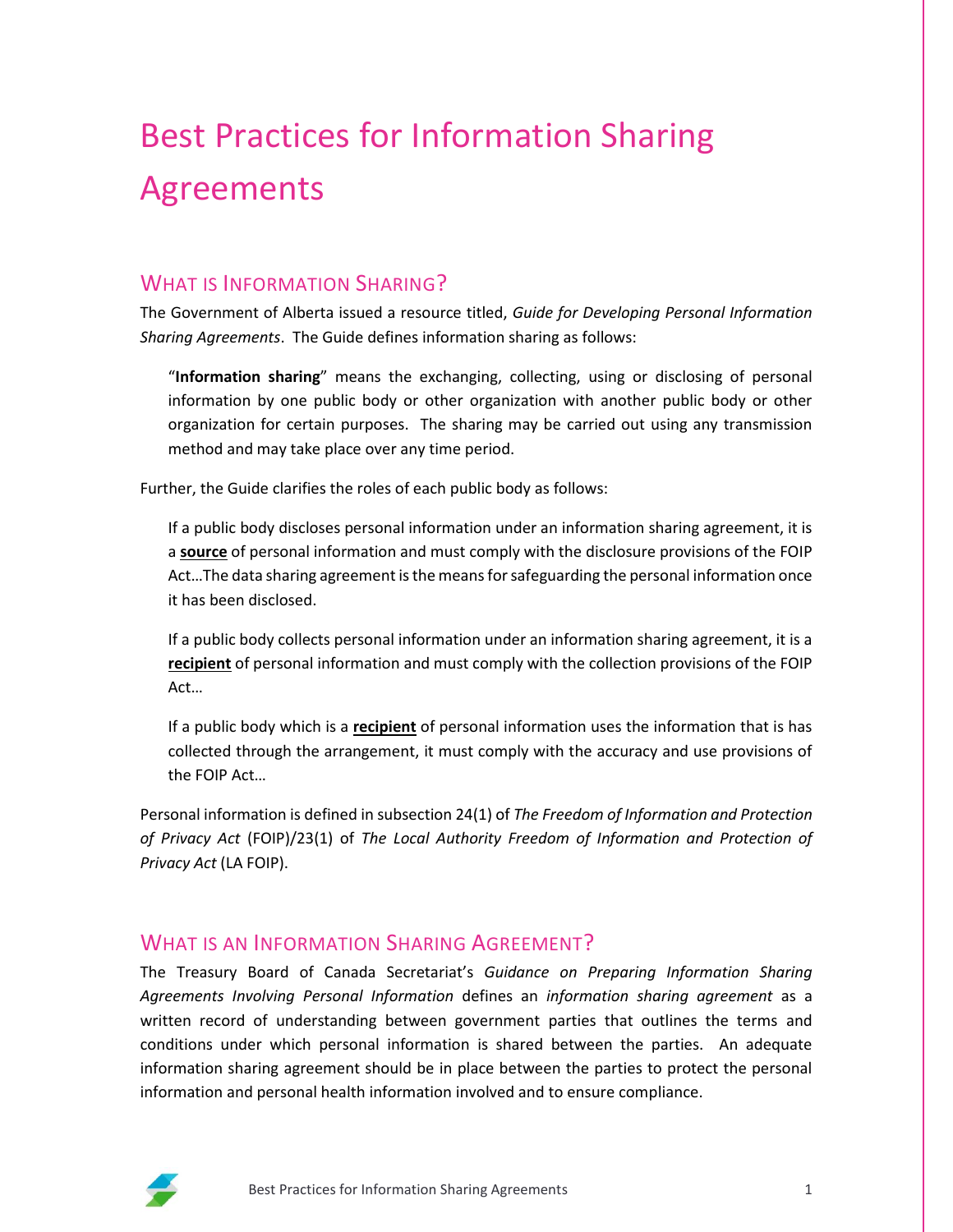## WHEN IS AN INFORMATION SHARING AGREEMENT REQUIRED?

Whenever a public body is planning to engage in information sharing, it is best practice to have a written information sharing agreement in place that conforms to the best practices described in this resource. Public bodies should also ensure that all collections, uses and disclosures of personal information in the information sharing activities are authorized by FOIP or LA FOIP.

Several subsections in FOIP, LA FOIP and their Regulations stipulate that an agreement must be in place for information sharing (example: information sharing for the purposes of a common or integrated service described in section 17.1 of the FOIP Regulations/10.1 of LA FOIP Regulations). When this occurs, the agreement should be in writing and follow the best practices outlined in this document. In some instances, the regulations describe what an information sharing agreement should contain ; however, it is also best practice to include all elements described in this resource as well.

In 2017, amendments were made to FOIP, LA FOIP and their Regulations. The amendments introduce the concept of an information management service provider (IMSP). See the definition in subsection 2(1)(e.1) of FOIP/ FOIP, LA FOIP and the Regulations. Public bodies are required to have an information sharing agreement in place when engaging an IMSP. See section 13.1 of the FOIP Regulations/8.2 of the LA FOIP Regulations.

## WHY IS AN INFORMATION SHARING AGREEMENT IMPORTANT?

Tom Wright, a former Ontario Information and Privacy Commissioner, pointed out in his paper *Model Information Sharing Agreement* that:

Sharing personal information between two organizations runs counter to two of the most fundamental principles of data protection – that personal information should be collected directly from the individual to whom it pertains, and should only be used for the purpose for which it was collected (with limited exceptions). Therefore, where possible, sharing should not occur without exploring less privacy-invasive means of meeting a specific objective.

## WHAT ARE BEST PRACTICES FOR CREATING INFORMATION SHARING AGREEMENTS?

The Institute for Citizen-Centered Service (ICCS) produced a set of *Guidelines for Best Practice* as they relate to Government-to-Government personal information sharing agreements. This tool highlights six best practices and is intended to address the need to better manage privacy risks and to achieve greater transparency, control and accountability.

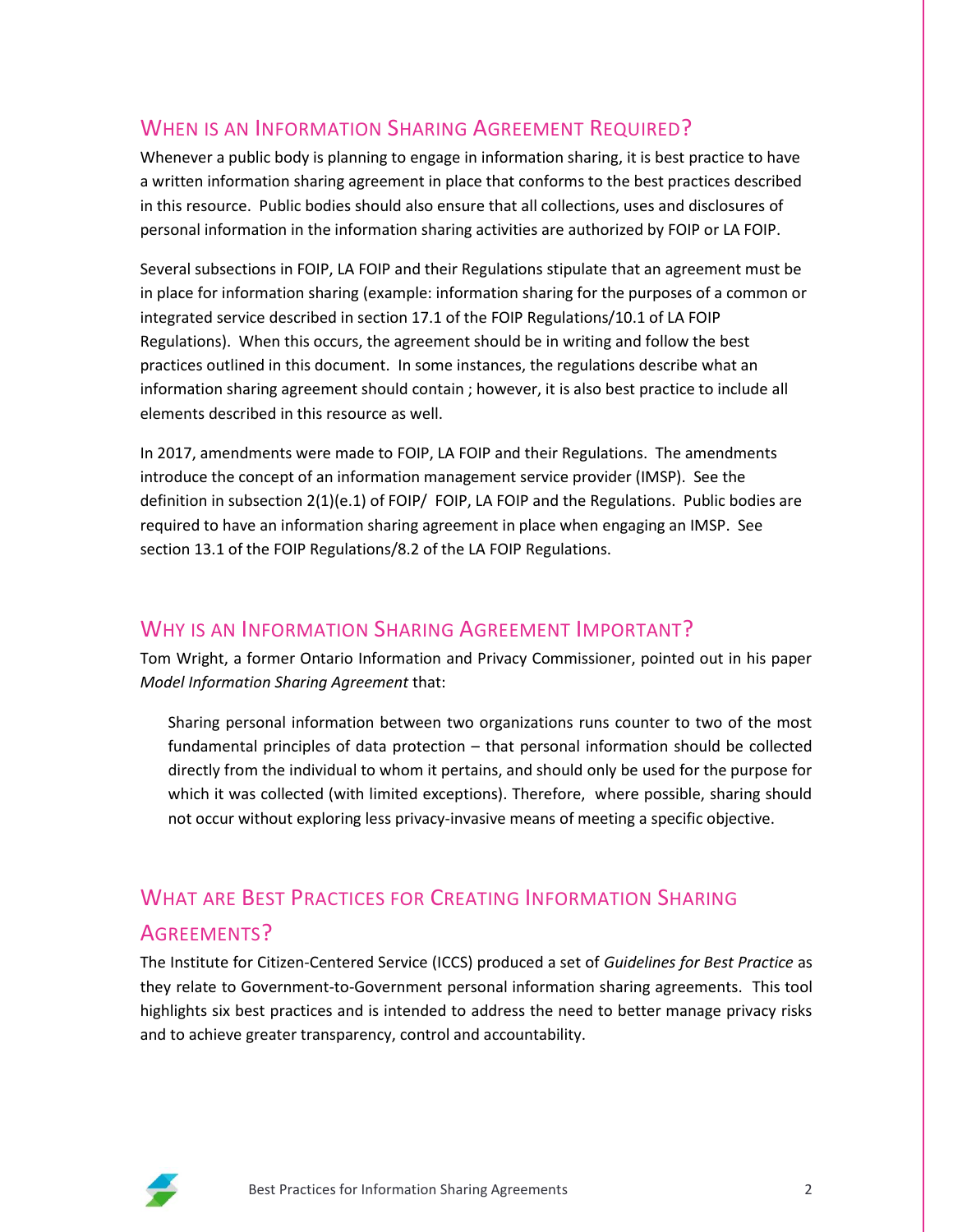The following are the recommended six best practices covering the lifecycle of an information sharing agreement (ISA). The first three steps contain best practices recommended before proceeding with an ISA:

#### Step One: Identify Need and Determine Risk Factors

*Essential Requirements:* Sharing personal information under your care should only be considered when both the following circumstances exist:

- You have legal authority.
- There is a clear justifiable need in the current period of time.

#### *Other important requirements include:*

- Security measures taken to safeguard information such as the location of databases and the method of transfer.
- Consultation with your legal and privacy experts covering the framing of the ISA to the implementation and follow-up of the agreement.
- Justifying the ISA by explaining exactly why personal information must be shared and specifying what information is to be included.

#### *Best practices include:*

- Obtaining consent and providing notice.
- Restricting the amount of personal information collected to a minimum.
- Carrying out the collection, use and disclosure of personal information on a need to know basis.
- Ensuring that the information is "pushed" (given to the other party) and not pulled (taken by the other party).
- Conducting a preliminary assessment of risks.

#### Step Two: Explore Alternative Strategies

Sharing personal information is a last resort because of the inherent privacy risks. Be sure to explore whether objectives of the program or service can be accomplished without the disclosure of personal information. Alternatives include:

- A summary of information rather than specific identities.
- De-identified information (removing all personal identifiers).
- Aggregated data such as a range of ages instead of specific ages.

#### Step Three: Conduct Risk Assessment

Take a detailed look at the privacy risks using recommended tools that include:

- A Privacy Impact Assessment (PIA) that measures compliance not just against established legal standards but universal privacy principles.
- Communications planning that includes public reporting.
- Consultation with your departmental privacy, security and legal experts and the privacy official for your jurisdiction (such as a Privacy Commissioner or Ombudsman).

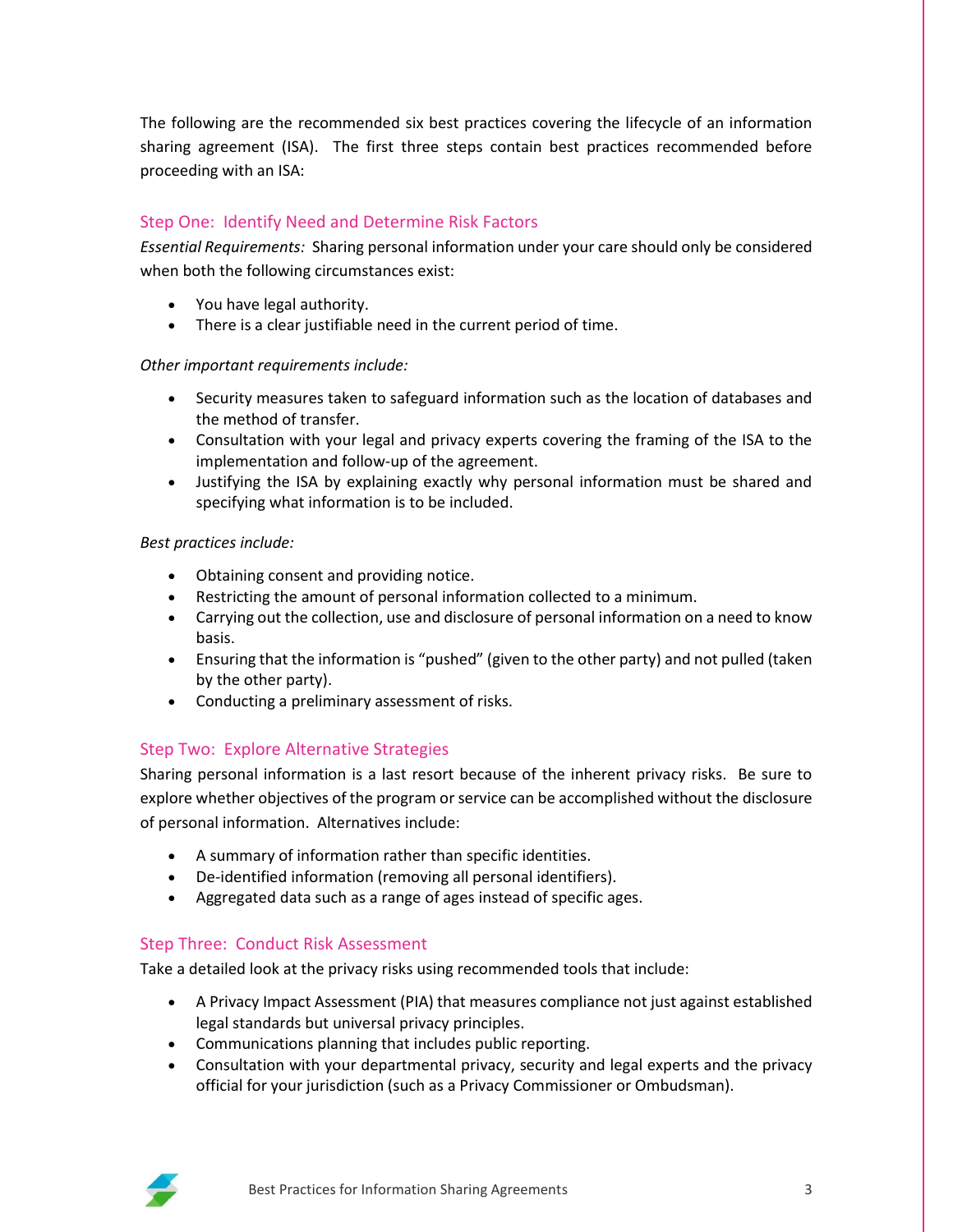Steps four through six contain best practices after deciding to proceed with an ISA:

#### Step Four: Document

It is best practice to document your decision to proceed, justifying the decision and outlining a plan to mitigate risk. Documentation should include, but not be limited to a justification, cost benefit analysis and a Privacy Impact Assessment and a risk mitigation plan to address all risks. It is important that you also ensure that the ISA is supported by sound information management practices.

#### Step Five: Create an ISA

#### *Best practices in creating an ISA include:*

- Appointment of an oversight body consisting of people in your department familiar with privacy and security issues who can offer guidance and support.
- Ensuring that privacy and legal experts review and approve each ISA.
- Using plain language to ensure all terms are fully explained.

#### *Your ISA should include these key components:*

- Identities, roles and responsibilities of the parties
- What information is being disclosed and collected and the purpose(s) of each
- The frequency and duration of information exchanged
- The legal authority to disclose and collect information
- The methods and security measures for transferring and storing the information
- Procedures in the event there is a privacy or security breach
- Limitations for collection, use, disclosure and retention
- Provisions for accuracy of the information
- Indemnification
- Compliance monitoring

#### Step Six: Monitor and Follow Up

It is best practice to monitor the effectiveness of the agreement. This is done through audit trails, self-assessments, audits, verification systems, certificates of assurance and measurement techniques related to your government's obligations in the agreement.

These best practices are consistent with those recommended by the Treasury Board of Canada in its Guidelines for federal government organizations titled, *Guidance on Preparing Information Sharing Agreements Involving Personal Information.*

In December 2008, the Access and Privacy Branch with the Ministry of Justice produced a resource titled, *Personal Information Sharing Agreements (Government to Government) Best Practice Guidelines.* The Guidelines present the same six best practice steps noted above.

Other Information and Privacy Commissioner's across Canada also recognize the need for best practices and recommend similar practices in their jurisdictions. For example, previous British

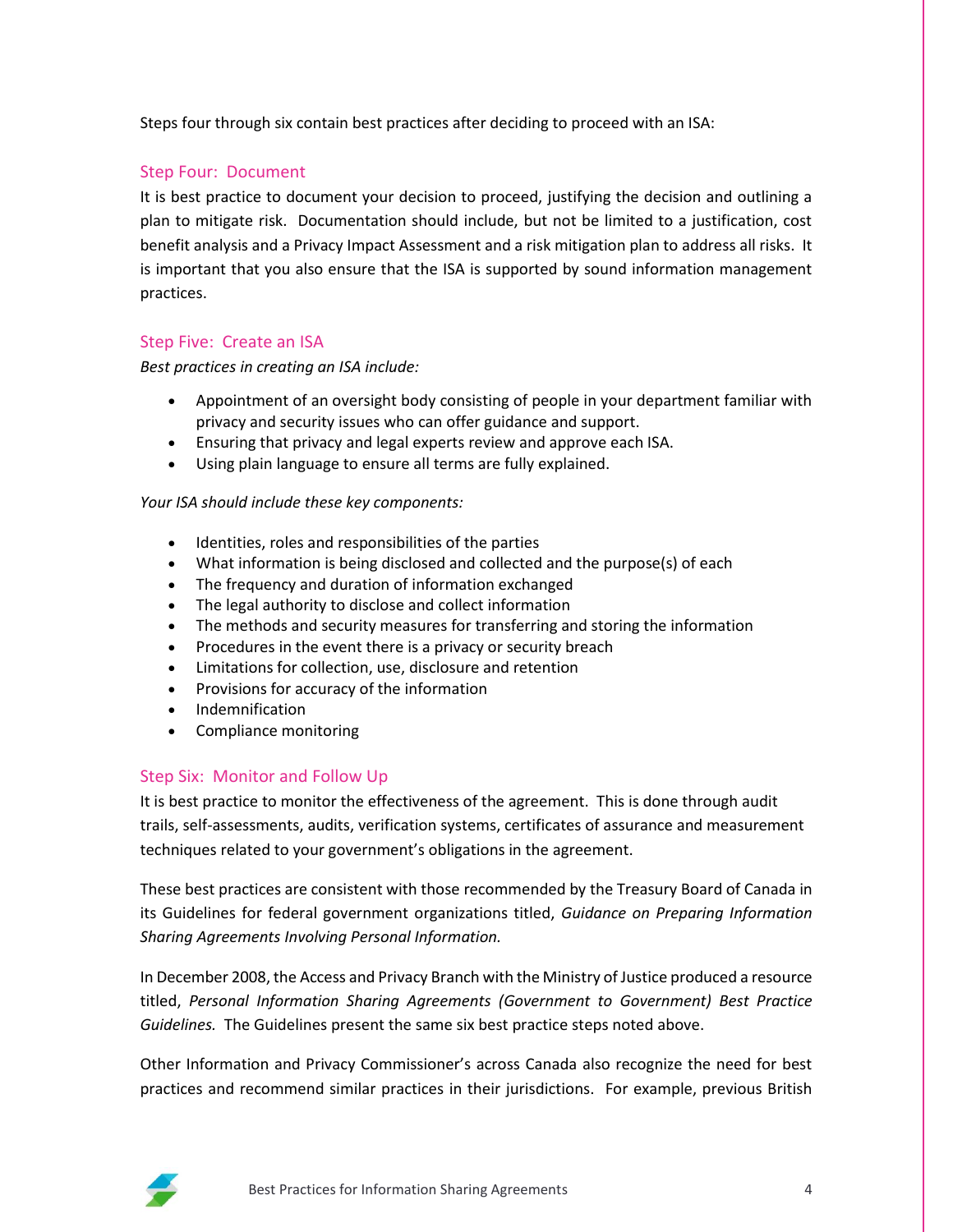Columbia Information and Privacy Commissioner, Paul Fraser, Q.C stated the following in his Investigation Report F10-02:

[118] To be FIPPA compliant, public bodies must use information-sharing agreements to govern the disclosure of personal information from one entity to another. An informationsharing agreement sets out the terms and conditions for how the personal information will be collected, used, and disclosed by the entity receiving the data. Information-sharing agreements also enhance the transparency and accountability of public bodies with respect to data flows of personal information and how the privacy of individuals is being protected. Government recently recognized their fundamental importance in a statutory requirement for information-sharing agreements with respect to disclosures from health information banks [E-Health Act, s. 19].

…

[120] We conclude that there are information-sharing agreements in place for most external disclosures **but that they do not always impose specific or detailed standards for the protection of the privacy and security of personal health information. The agreements should not merely reference broad legislative standards, but specifically state the obligations of the recipients of the data to protect it.** Given the particular sensitivity of personal health information, all information-sharing agreements should specify high standards for privacy and security, including encryption, secure storage, retention schedules, and requirements for secure disposal of personal information.

#### **Recommendation 8**

**VCH should ensure that all information-sharing agreements require recipients of personal health information outside VCH to maintain specific reasonable standards of privacy and security protection**

#### [emphasis added]

Further, the British Columbia Information and Privacy Commissioner's office released a resource titled, *Managing Contracts and Information Sharing Agreements (ISAs).* In that resource it states:

ISAs usually:

- 1. Define what personal health information means.
- 2. Describe the purpose for data sharing.
- 3. Reference all applicable legislation that provides the legal authority for collection, use, and disclosure of personal information.
- 4. Establish an understanding of who has custody and control.